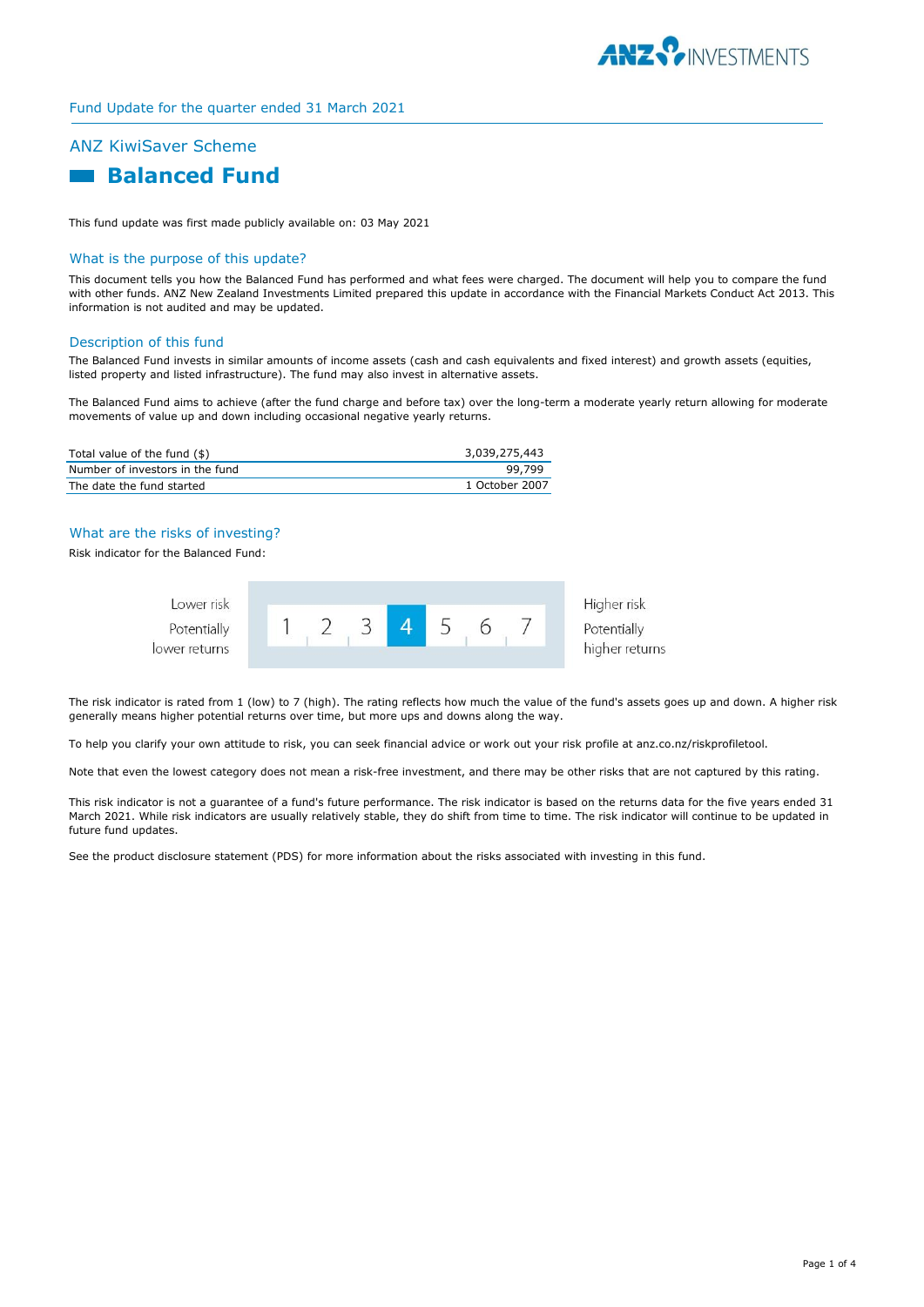## How has the fund performed?

|                                               | Average over past<br>five years | Past year |
|-----------------------------------------------|---------------------------------|-----------|
| Annual return                                 |                                 |           |
| (after deductions for charges and tax)        | 6.35%                           | 18.01%    |
| <b>Annual return</b>                          |                                 |           |
| (after deductions for charges but before tax) | 7.44%                           | 20.31%    |
| Market index annual return                    |                                 |           |
| (reflects no deduction for charges and tax)   | 7.94%                           | 18.89%    |

The market index annual return is calculated using the target investment mix and the indices of each asset class.

Additional information about the market index is available in the statement of investment policy and objectives on the offer register at www.disclose-register.companiesoffice.govt.nz.



## **Annual return graph**

This shows the return after fund charges and tax for each of the last 10 years ending 31 March. The last bar shows the average annual return for the last 10 years, up to 31 March 2021.

**Important:** This does not tell you how the fund will perform in the future.

Returns in this update are after tax at the highest prescribed investor rate (PIR) of tax for an individual New Zealand resident. Your tax may be lower.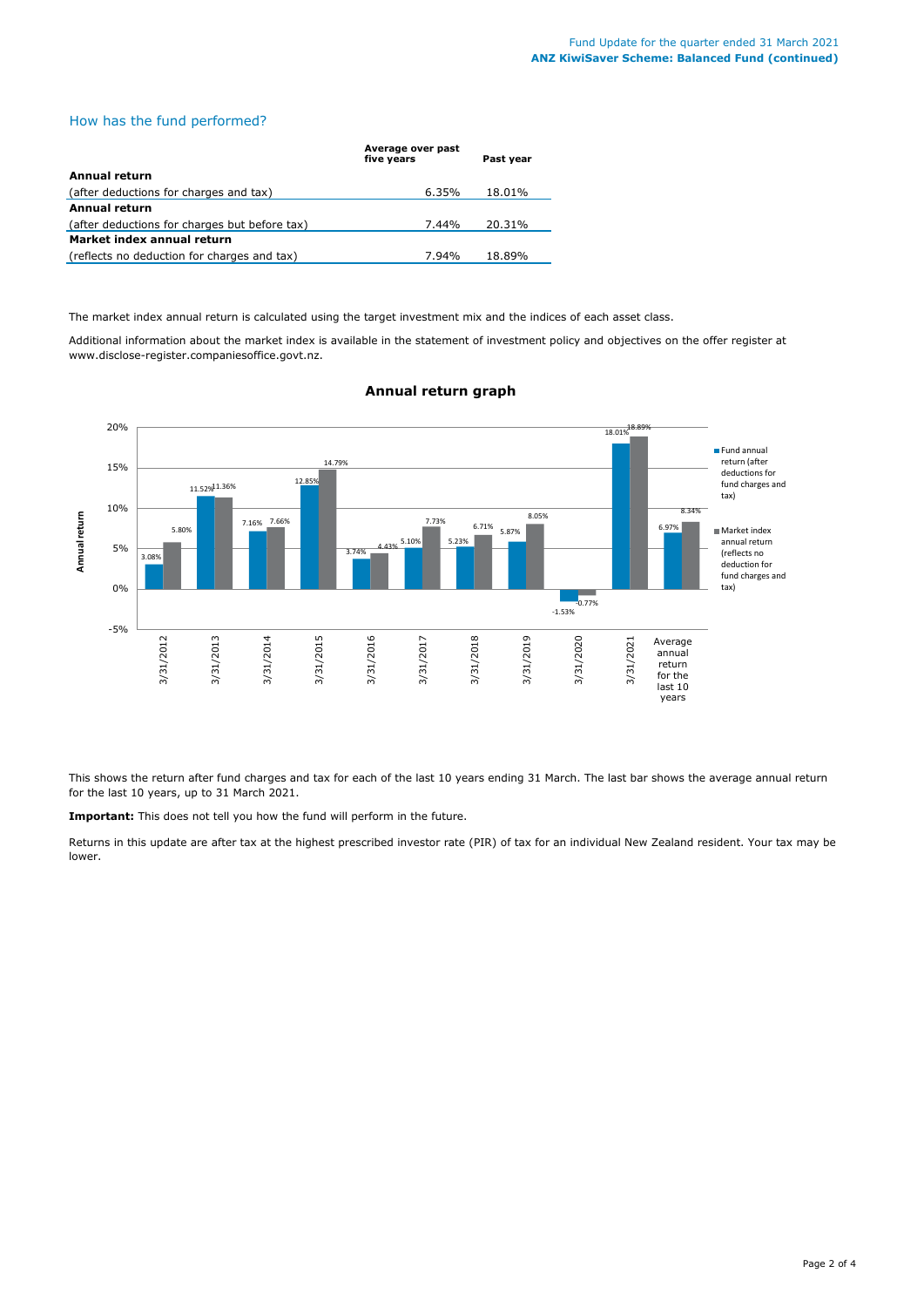## What fees are investors charged?

Investors in the Balanced Fund are charged fund charges. In the year to 31 March 2020 these were:

|                                             | % of net asset value          |
|---------------------------------------------|-------------------------------|
| Total fund charges <sup>1</sup>             | 0.96%                         |
| Which are made up of:                       |                               |
| Total management and administration charges | 0.96%                         |
| Including:                                  |                               |
| Manager's basic fee                         | $0.90\%$                      |
| Other management and administration charges | $0.06\%$                      |
| <b>Total performance based fees</b>         | 0.00%                         |
|                                             | Dollar amount per<br>investor |
| <b>Other charges</b>                        |                               |
| Membership fee <sup>2</sup>                 | \$18                          |

Investors are not currently charged individual action fees for specific actions or decisions (for example, for withdrawing from or switching funds). See the PDS for more information about Scheme fees.

Small differences in fees and charges can have a big impact on your investment over the long term.

## Example of how this applies to an investor

Sarah had \$10,000 in the fund at the start of the year and did not make any further contributions. At the end of the year, Sarah received a return after fund charges were deducted of \$1,801 (that is 18.01% of her inital \$10,000). Sarah also paid \$18 in other charges. This gives Sarah a total gain after tax of \$1,783 for the year.

## What does the fund invest in?

**Actual investment mix<sup>3</sup> Target investment mix<sup>3</sup>**

This shows the types of assets that the fund invests in. This shows the mix of assets that the fund generally intends to invest in.